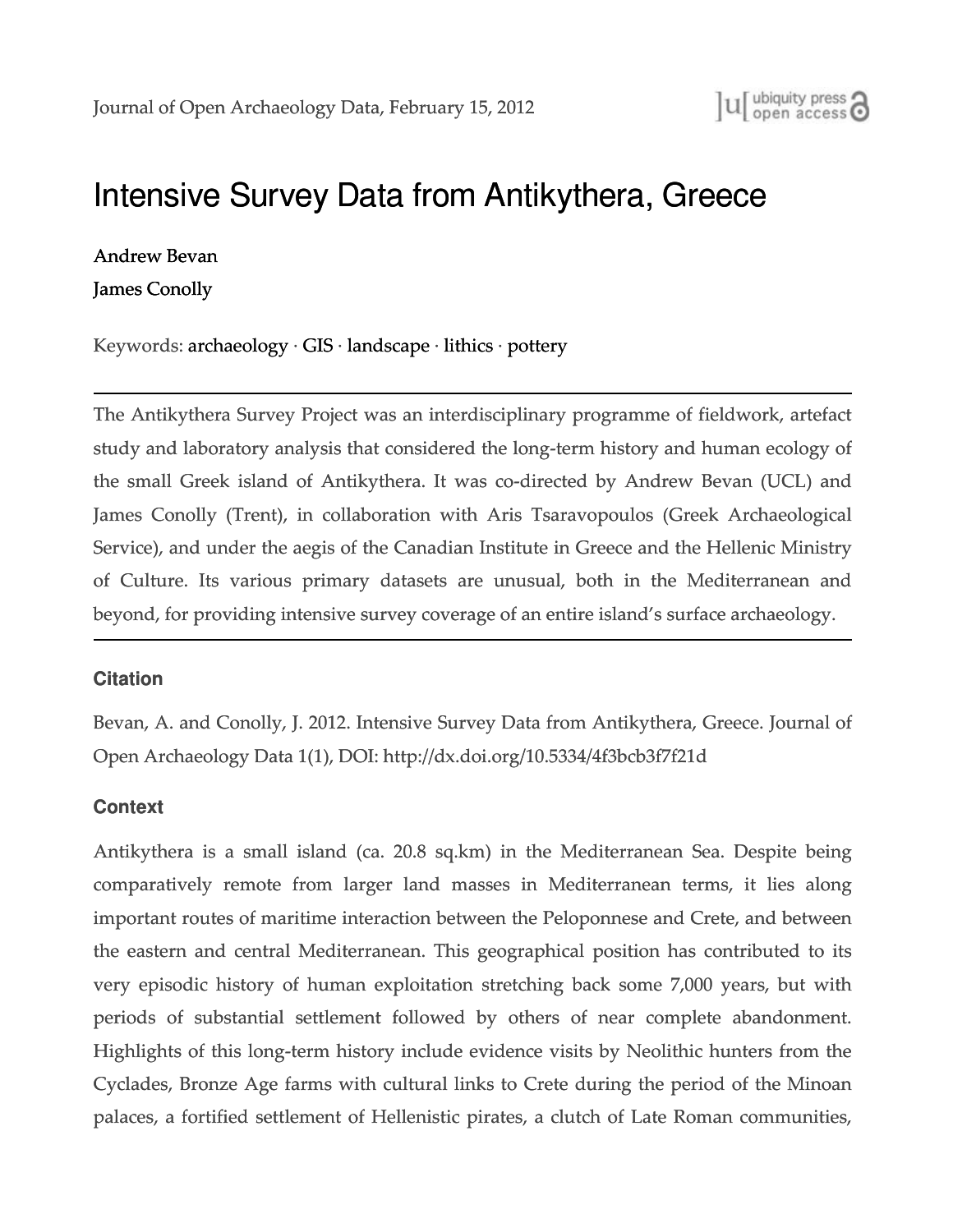some glimpses of Middle Byzantine settlement and a recolonisation by west Cretan families in the late 18th century AD (for an overview, see Bevan et al. 2008<sup>5</sup>; Bevan and Conolly forthcoming<sup>6</sup>).

The datasets described here are the main ones produced by the Antikythera Survey Project (ASP), co-directed by the authors of this article, in collaboration with Aris Tsaravopoulos of the Greek Archaeological Service. The ASP fieldwork on the island was conducted in 2005‑7, followed by several years of further artefact study, and was interested in all periods of human activity on the island from the earliest indications some 7,000 years ago through to the present day. At the core of this programme of research was an intensive pedestrian survey that is highly unusual, if not unique at the time of writing, for having covered an entire island in a uniform manner using intensive survey methods. A second major strand was an emphasis on understanding patterns of landscape capital investment, and the project collected a comprehensive mapping of some 12,000 individual agricultural terraces across the island, along with all visible standing structures, such as houses, shelters, agricultural installations, rock cuttings etc (e.g. Palmer et al. 2010<sup>4</sup>;Bevan and Conolly 2011<sup>3</sup> ). In terms of its recording methods, this project adopted many of the established techniques of Mediterranean intensive survey. In what we refer to below as stage-one survey, the entire island was fieldwalked in parallel lines 15-m apart. For certain interesting or problematic surface artefact scatters (particularly those of prehistoric date) this stage-one survey was followed by more detailed stage-two collections on a 10×10-m grid. Finds collected during both stages are all stored in cooperation with the Archaeological Museum on the neighbouring island of Kythera.

In terms of digital recording, this project was unusual for the detail of its treatment of the location, dating and other attributes of its artefacts. First, all artefacts and standing structures were entered individually in a database (with information on shape, size, decoration, fabric, date, location, etc.), rather than in aggregate, and these records were all the result of sustained laboratory study rather than decisions in the field (for specialist discussion and selected catalogues, see Pentedeka et al. 2010<sup>2</sup>; Quercia et al. 2011<sup>7</sup>; Johnston et al. forthcoming<sup>8</sup>; Conolly and Bevan forthcoming<sup>9</sup>). Where further specialist analysis has been conducted, this is linked with the rest of the artefact record (e.g. ceramic petrogrpahy, see Pentedeka et al. 2010<sup>2</sup>). Second, the project sought to standardise the recording of the spatial location of all material culture, regardless of the survey method by which it was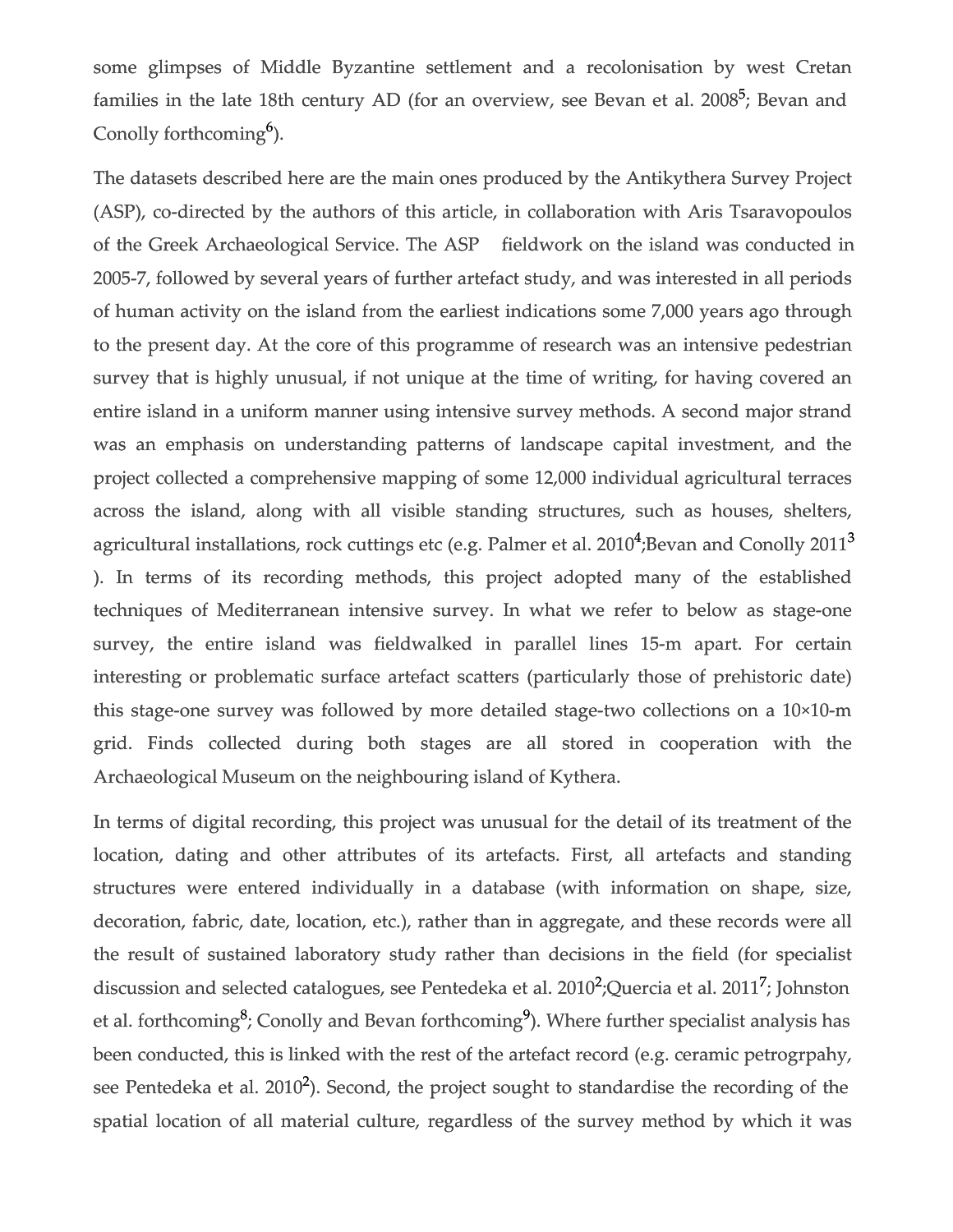observed, such that all finds and observations had an effective spatial precision of ±10 m, rather than some, for example, only being resolved to the resolution of a larger survey unit (e.g. Bevan and Conolly  $2009^{10}$ ). Third and finally, it was the first substantial fieldwork project, to our knowledge, to adopt a probabilistic approach to assigning dates to individual collected artefacts (for the details of this method, see below and Bevan et al. forthcoming<sup>1</sup>).

## *Spatial coverage of data*

*Description:* Antikythera (island and primary spatial coverage); Potamos, Galaniana, (largest villages); Kythera (neighbouring island); Crete (neighbouring island); Greece (country); Mediterranean (macro‑region); Europe (macro‑region)

*Northern boundary:* 35.91°N, *Southern boundary:* 35.82°N, *Western boundary:* 23.27°E, *Eastern boundary:* 23.33°E (all WGS84)

### *Temporal coverage of data*

c.5000 BC – AD 2000

#### **Methods**

#### *Steps*

Basic stage-one and stage-two survey units (*tracts*, *grids*) were recorded in the field via a combination of handheld GPS and print-outs of satellite imagery. These units were usually digitised as vector polygons the day after they were walked (in 2005‑6) and then checked for overall consistency as a compete dataset in 2007. Finds from stage-one fieldwalking survey (see a subset within *pottery*, *lithics*, *other*) were however recorded more accurately than the basic tract unit: for each 10‑m segment that each surveyor walked which allowed their absolute positioning along individual walked line and in absolute space via a semiautomated routine. Within each 10‑m segment, find locations have been randomised to assist plotting, but their effective relative accuracy is only ±10 m. The location of finds from stage-two grid collection were randomised within each 10×10-m grid square and have an approximately comparable accuracy.

Laboratory study of the survey finds proceeded in a series of three seasons (2006‑8), with multiple specialists arriving at consensus views on dating and attribution in cases where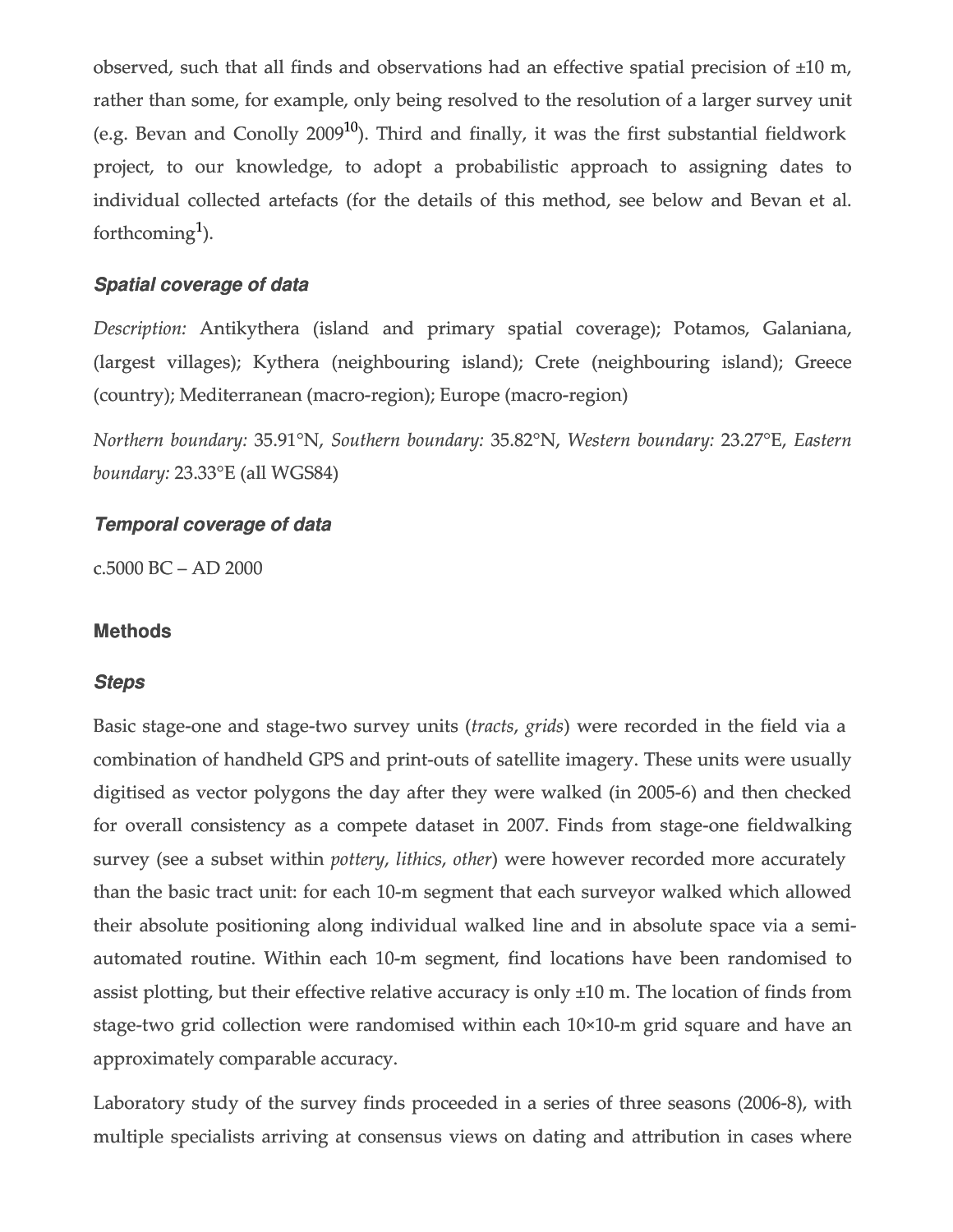there was disagreement or significant uncertainty. Instead ofassigning each find a categorical date in the traditional way (e.g. The same or possibly Late Roman specialists agreed on a rough percentage confidence that the artefact belonged to a particular phase or phases (e.g. c.70% Hellenistic, c.30% Late Roman) and this is the dating method included, for example, in the *pottery* dataset (see Bevan et al. forthcoming1).

Petrographic thin sections (*petrography*) were analysed using a Leitz Laborlux 12 POL polarizing microscope to characterise both their mineralogical composition and texture, and so as to assess possible geological provenance, clay tempering or mixing, and potfiring conditions. To understand the latter, small chips from all the samples were also refired at 1000 °C in oxidizing conditions using a Naberthem L5/P furnace, with the chips allowed to achieve a maximum temperature gradually over 2 hours, kept stable for 1 hour, then left to cool overnight (see Pentedeka et al. 20102).

Terraces and standing structures (*terraces*, *structs*) were first noted per tract survey unit, then physically revisited and finally mapped in greater detail via handheld GPS and historic aerial photos. Geological breaks (*geology*) were mapped via combination of field visits with GPS and with reference to a de‑correlated and stretched set of ASTER SWIR bands.

#### *Sampling strategy*

The above methods of data collection reflect three field sampling strategies.

(1) Stage‑one involved surveyors walking in parallel lines 15‑m apart, counting and collecting finds in a corridor approximately 2‑m wide because, surveyors worked in teams of typically five people, and often broke up their practical work by field or 100-mlong units, some land use information is recorded in polygonal sub-hectare (see *tracts*), but most of the data about artefacts or structures is resolved to the level of the walker (and finds to within a 10-m subsegment of their walked line). This approach was applied to the entire island and the only gaps were a very limited number of extreme slopes (e.g. on certain coastal cliffs). As part of this stage, permanent collections were only made of 'feature' potsherds (bases, rims, handles, decorated pieces), but of all other finds.

(2) Stage‑two sampled just less than 1% of the landscape via more detailed surface collections on a 10x10m grid. Within each grid square, an exhaustive permanent collection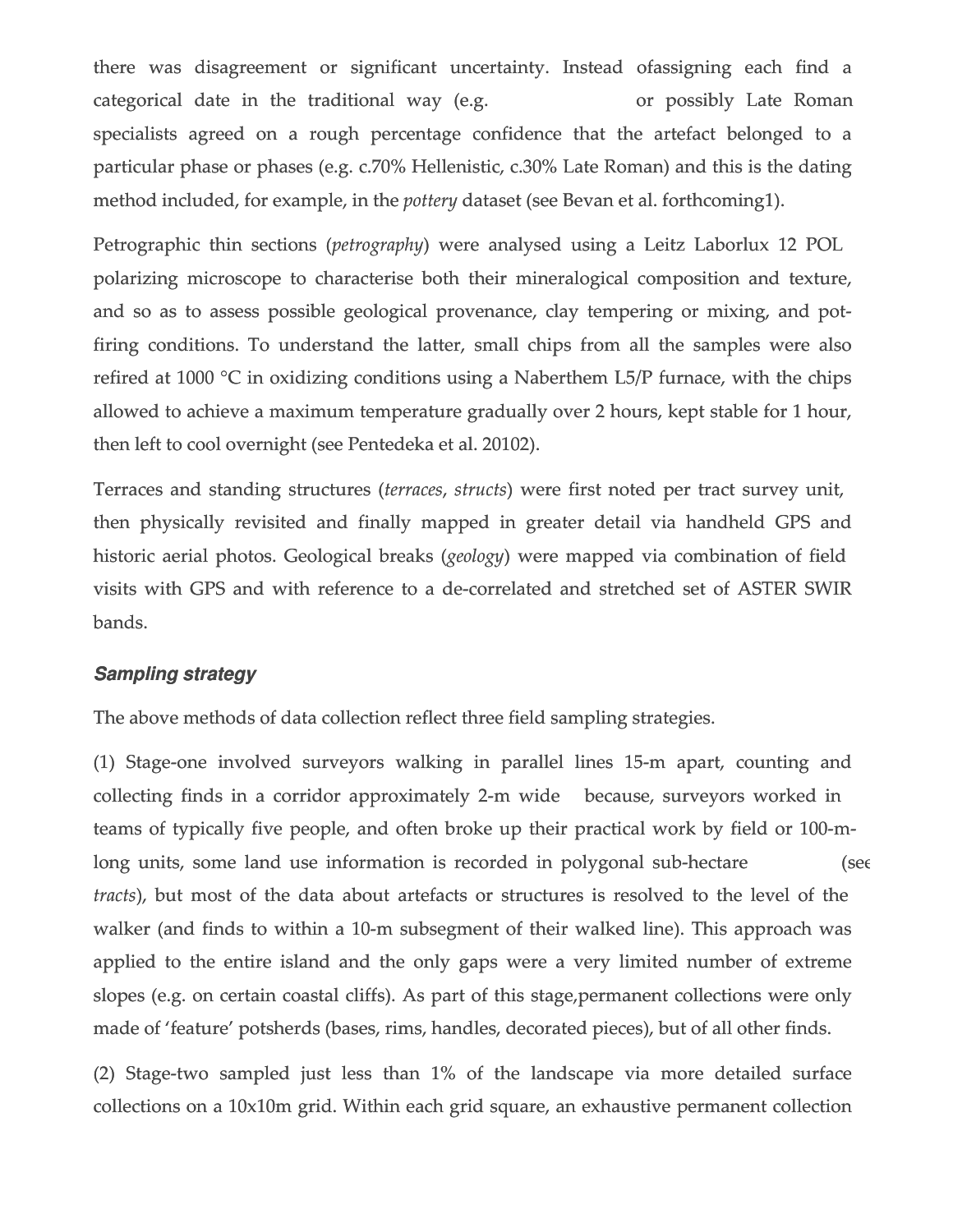of cultural material was made within a 5 sq.m vacuum circle (over five minutes), whilst in the rest of the square, only feature potsherds and other finds were collected.

(3) The recording of standing remains (*structs*), agricultural terraces (*terraces*) and geology often began with stage‑one fieldwalking, but thereafter involved dedicated revisits to large parts of the landscape and more detailed mapping assisted by satellite and aerial remote sensing.

In addition, the petrographic sampling of prehistoric pottery fabrics (see *petrography*) was based on initial macroscopic groupings, and also informed by previous petrographic work by Dr. Evangelia Kiriatzi (Fitch Laboratory, Athens) on the neighbouring island of Kythera (and to a lesser extent, by work in western Crete).

# *Quality Control*

All artefact records (*pottery*, *petrography*, *lithics*, *other*) have been checked to ensure that they are include sensible entries and are standardised wherever possible (e.g. so that pottery types are recorded consistently and probabilistic artefact dates sum to 100). All vector polygons (*tracts*, *grids*, *coast*, *geology*) have been checked for overlaps and slivers. Each dataset comes with its own metadata (in an accompanying .txt file for all .csv datasets and as .xml for all .shp datasets). All spatial data is recorded in the UTM 34N WGS84 coordinate system.

## *Constraints*

All datasets have what we would consider to be a working spatial accuracy of  $\pm 10$  m. Stagetwo grid collections prioritised prehistoric scatters and we have have only catalogued prehistoric sherds for these comparative spatial analysis across a wider set of chronological periods should therefore work primarily with the finds from stage-one survey (that can be queried as a subset of *pottery*, *lithics* and *other*).

## **Dataset description**

# *Object Name*

*walkers* three files providing the data, metadata and field type definitions (.csv, .txt, .csvt respectively) for records made by individual walkers during stage-one fieldwalking.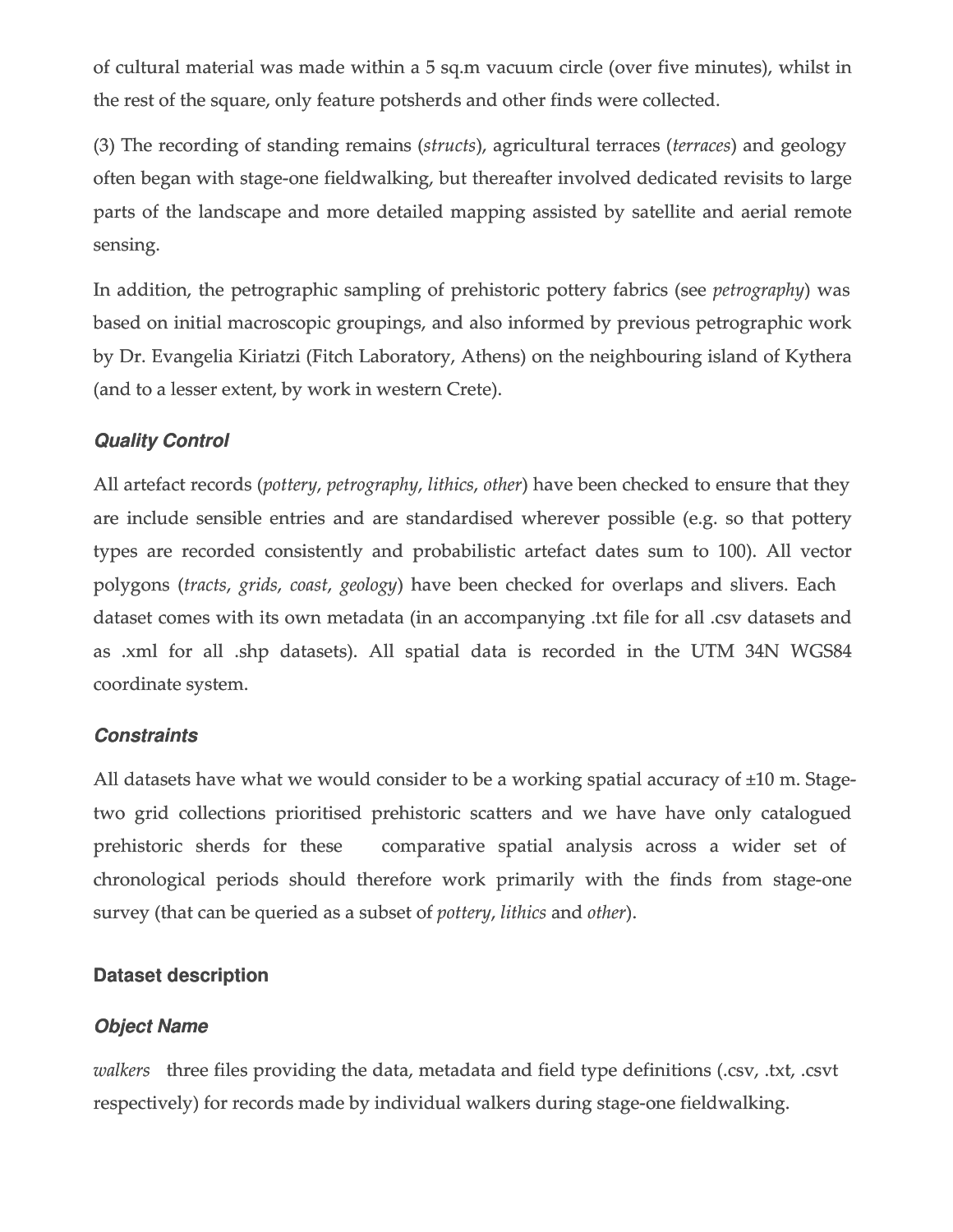*counts* files providing the data, metadata and field type definitions (.csv, .txt, .csvt respectively) for potsherds countedduring stage-one fieldwalking.

*pottery* files providing the data, metadata and field type definitions (.csv, .txt, .csvt respectively) for the main pottery database, assembled various artefact specialists.

*petrography* files providing the data, metadata and field type definitions (.csv, .txt, .csvt respectively) for those sherds sampled for thin section petrography.

*lithics* files providing the data, metadata and field type definitions (.csv, .txt, .csvt respectively) for the main lithics database.

*other* files providing the data, metadata and field type definitions (.csv, .txt, .csvt respectively) for the main database of all non-ceramic and non-lithic finds.

*structs* files providing the data, metadata and field type definitions (.csv, .txt, .csvt respectively) for the main database of all standing remains, except for terraces.

*coast* a vector polygon dataset (.shp and associated files) with the shape of Antkythera coastline.

*geology* vector polygon dataset (.shp and associated files) with the main bedrock units on Antkythera.

*tracts* vector polygon dataset (.shp and associated files) with the main stage-one survey units.

*grids* vector polygon dataset (.shp and associated files) with the main stage-two survey units.

*terraces* vector line dataset (.shp and associated files) with all observable agricultural terraces (i.e. the location of each terrace riser) on Antikythera.

#### *Data type*

primary data, processed data

#### *Format names and versions*

.csv, .txt, .shp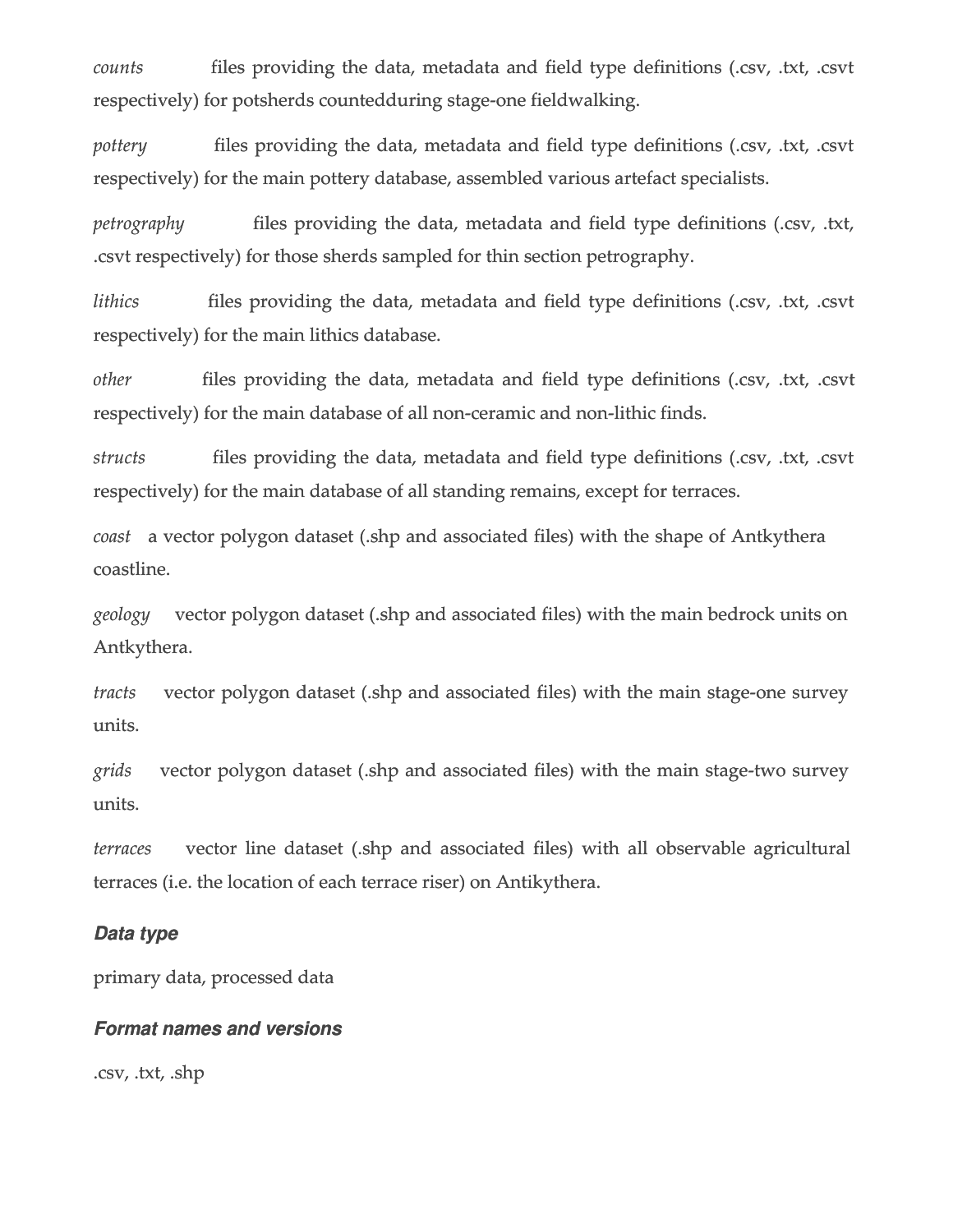## *Creation dates*

Most of these datasets were created in 2005‑7 and finalised shortly thereafter. The pottery, petrography, lithics and other were assembled more slowly and final changes were still being made in 2011.

## *Dataset creators*

Primary survey datasets (*tracts*, *grids*, *counts*, *walkers*, *structs*, *terraces, coast*) involved the input of a large team. Please see the acknowledgements for a complete alphabetical list.

*pottery* Andrew Bevan (UCL), Alan Johnston (UCL), Alessandro Quercia (Leicester), Lindsay Spencer (formerly UCL) and Joanita Vroom (Amsterdam)

*petrography* primarily Areti Pentedeka (Fitch Laboratory, Athens), Evangelia Kiriatzi (Fitch Laboratory, Athens)andLindsay Spencer (formerly UCL),with further assistance from Andrew Bevan (UCL)

*lithics*– primarily James Conolly (Trent), with further assistance from Andrew Bevan (UCL)

*other* — primarily Andrew Bevan (UCL), with further assistance from James Conolly (Trent)

*geology* a combination of fieldwork by Ruth Siddall (UCL) and remote sensing by Andrew Bevan (UCL)

# *Language*

English (a Greek language summary of the project methods and results can be found at [www.ucl.ac.uk/asp/](http://www.ucl.ac.uk/asp/) or [www.tuarc.trentu.ca/asp/\)](http://www.tuarc.trentu.ca/asp/).

## *License*

Creative Commons CC‑BY 3.0

# *Repository location*

UK Archaeology Data Service Collection 1115 ([doi: 10.5284/1012484\)](http://dx.doi.org/10.5284/1012484)

# *Publication date*

05/02/2012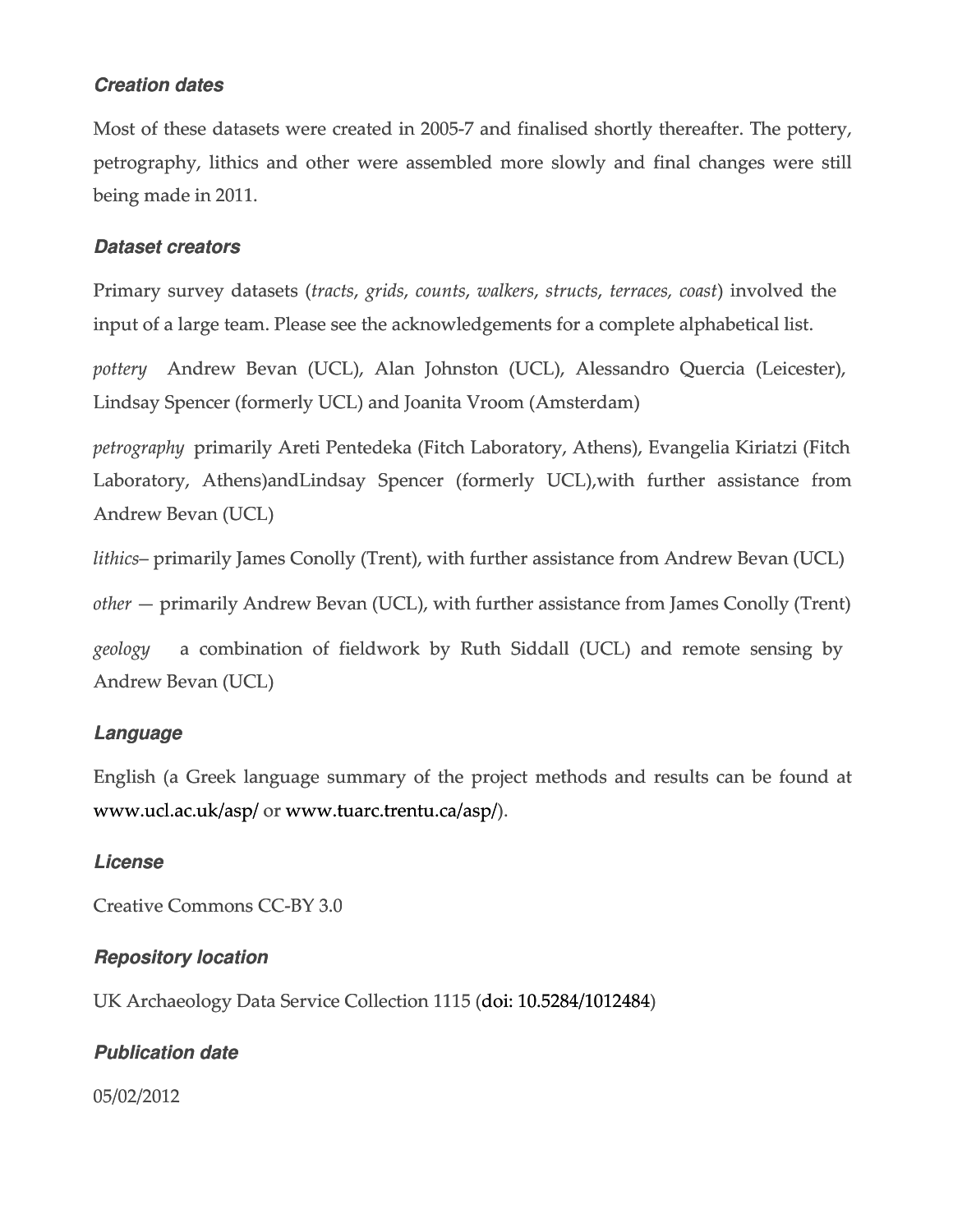### **Reuse potential**

Due to their unusual coverage of an entire landscape, these datasets would provided a good basis for developing a tutorial on survey, GIS and/or spatial analysis in archaeology. They also lend themselves to the comparative analysis of evidence from other intensive Mediterranean surveys that are in the public domain (e.g. <http://dx.doi.org/10.5284/1000271> , <http://dx.doi.org/10.5284/1000208>[, http://dx.doi.org/10.5284/100010](http://dx.doi.org/10.5284/1000103)3 and, to a lesser extent, also <http://dx.doi.org/10.5284/1000351>), albeit with due attention to the fact that the intensive methods used are not identical. The ASP data is particularly reusable because artefact locations, dates and identifications are recorded individually in the database rather than in aggregate. The standing structures and terraces from Antikythera are also the kinds of modern mappings of the rural landscape that have high potential for reuse and crosscultural comparison.

One limitation in terms of re‑use is worth highlighting. Much of the analysis presented in publications of the survey data from this project also makes use of one or more proprietary datasets, such as Quickbird satellite imagery and/or a 10‑m Digital Elevation Model (the latter built from 2-4 m contours on Hellenic Military Geographical Service paper maps, digitised and interpolated by ASP). It has not been possible to release these under the same licensing conditions which limits the degree to which certain kinds of landscape modelling can be replicated solely via the data in the repository.

#### **Acknowledgements**

This project was carried out under the auspices of the Canadian Institute in Greece and with a permit from the Greek Ministry of Culture and Tourism. Our project collaborator and co-director, Aris Tsaravopoulos (Greek Archaeological Service), has been great source of encouragement and advice throughout. We would also like to thank all those agencies who contributed funds to the project: the Social Science and Humanities Research Council of Canada, the UK Arts and Humanities Research Council, the Institute for Aegean Prehistory, British Academy, the Mediterranean Archaeological Trust, Trent University and the UCL Institute of Archaeology. The authors have benefited greatly from being involved in another intensive survey undertaken on the neighbouring island of Kythera (the Kythera Island Project) and would like to thank its co‑directors, Cyprian Broodbank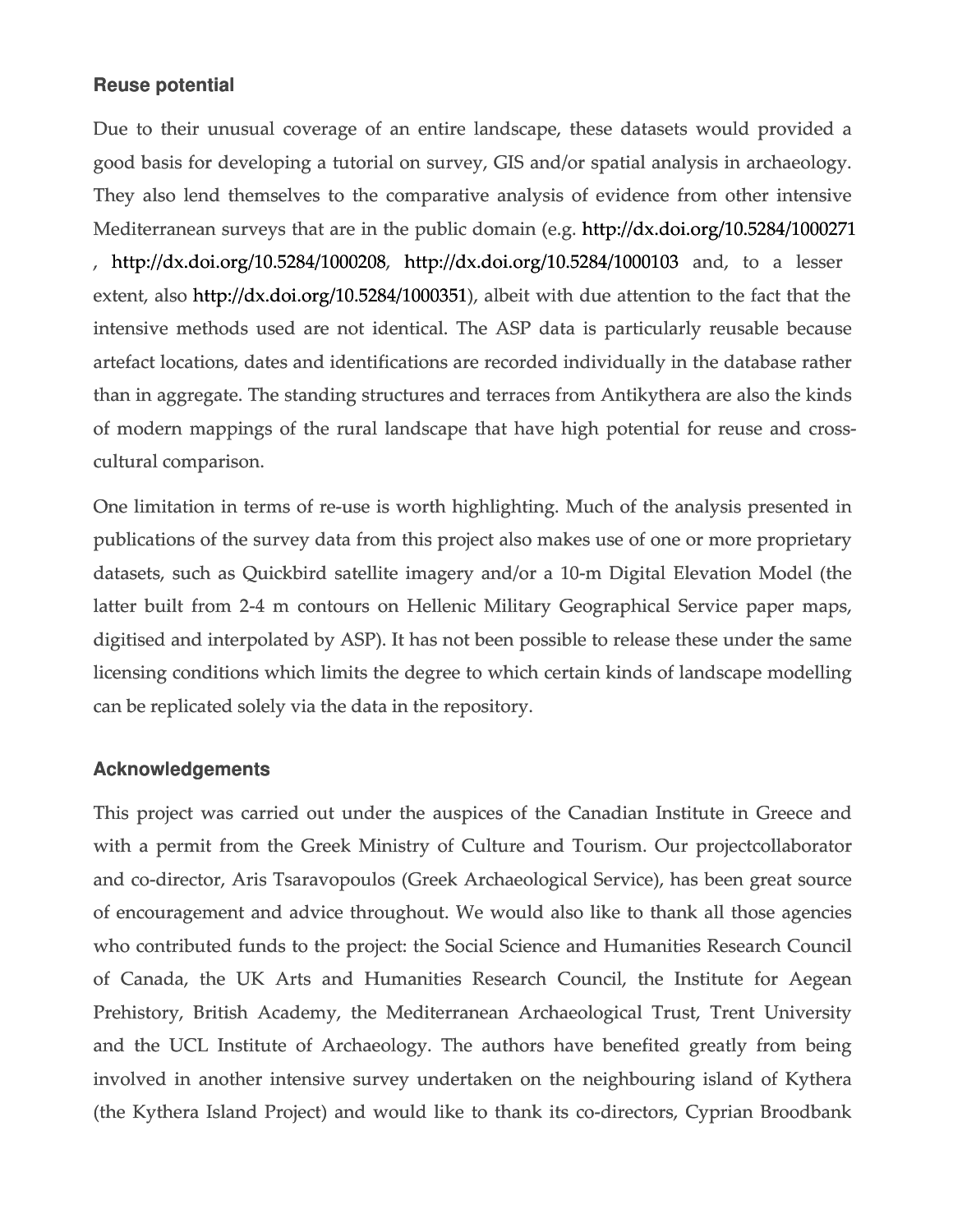and Evangelia Kiriatzi for a wide range of advice and support. The following were also extremely helpful as points of contact in the project earlier stages: Ted Banning, John Bennet, John Cherry, Jack Davis, Jennifer Moody, Lucia Nixon, Jonathan Tomlinson and Todd Whitelaw. Further heartfelt thanks to the present-day inhabitants of Antikythera for their generosity, help and warm welcome, particularly Andreas Charchalakis, Manolis Charchalakis, Nikitas Galanis, Georgos Katsanevakis, Maria Katsanevakis, Marinos Katsanevakis, Myronas Patakakis, Dionysis Progolakis and Myronas Progolakis. During our fieldwork, three different doctors on posting to the island were also extremely supportive. Finally, we are particularly grateful to the many people who contributed to our data collection (with sincere apologies for any inaccuracies or omissions): Yvette Balbaligo, Sam Baldwin, Laura Banducci, Jennifer Blunt, Thomas Booker, Stuart Brookes, Nancy Champagne, Kate Chan, Richard Chapman, Maria Choleva, Sue Colledge, Chris Constanides, Mike Court, Enrico Crema, Jim Culley, Jo Cutler, Georgie Darroch, Sofie Davis, Varina Delrieu, Susan Demarkar, Katie Derret, Nikoletta Dimitropoulou, Valentina Domenichi, Kate Dougherty, Kevan Edinburgh, Kalliopi Fouseki, Charles Frederick, Nikita Galanis, Julie Gray, Laura Hadley, Brenna Hassett, Greg Hives, Vickie James, Raminder Kaur, Sach Killam, Evangelia Kiriatzi, Iannis Kozatsas, Dan Lawrence, Elena Liossi, Ian Lucas, Richard Luckyn-Malone, Steven Markofsky, Andy May, Rhianne McKay, Scott McRae, Will Megarry, Sirja Moilanen, Haggai Mor, Charoula Moutsiou, Denitsa Nenova, Anna Nicola, Gemma Norburn, James O Sean O Carol Palmer, Monica Palmero, Georgia Panagopoulou, Ismene Papakirillou, Areti Pentedeka, Libby Percival, Oliver Pryce, Ruth Siddall, Manjinder Sidhu, Lindsay Spencer, Anna Stellatou, Mike Stringer, Carolyn Swan, Carmen Ting, Joanita Vroom, Steve White, Aaron Wolpert, Berber Wouda.

#### **Funding Statement**

The main external funding agencies for the Antikythera Survey Project were the Social Science and Humanities Research Council of Canada (410-2005-0477), the UK Arts and Humanities Research Council (AH/E502989/1), the British Academy (SG-45163) and the Institute for Aegean Prehistory. Further funding was provided by the Mediterranean Archaeological Trust, UCL Institute of Archaeology and Trent University.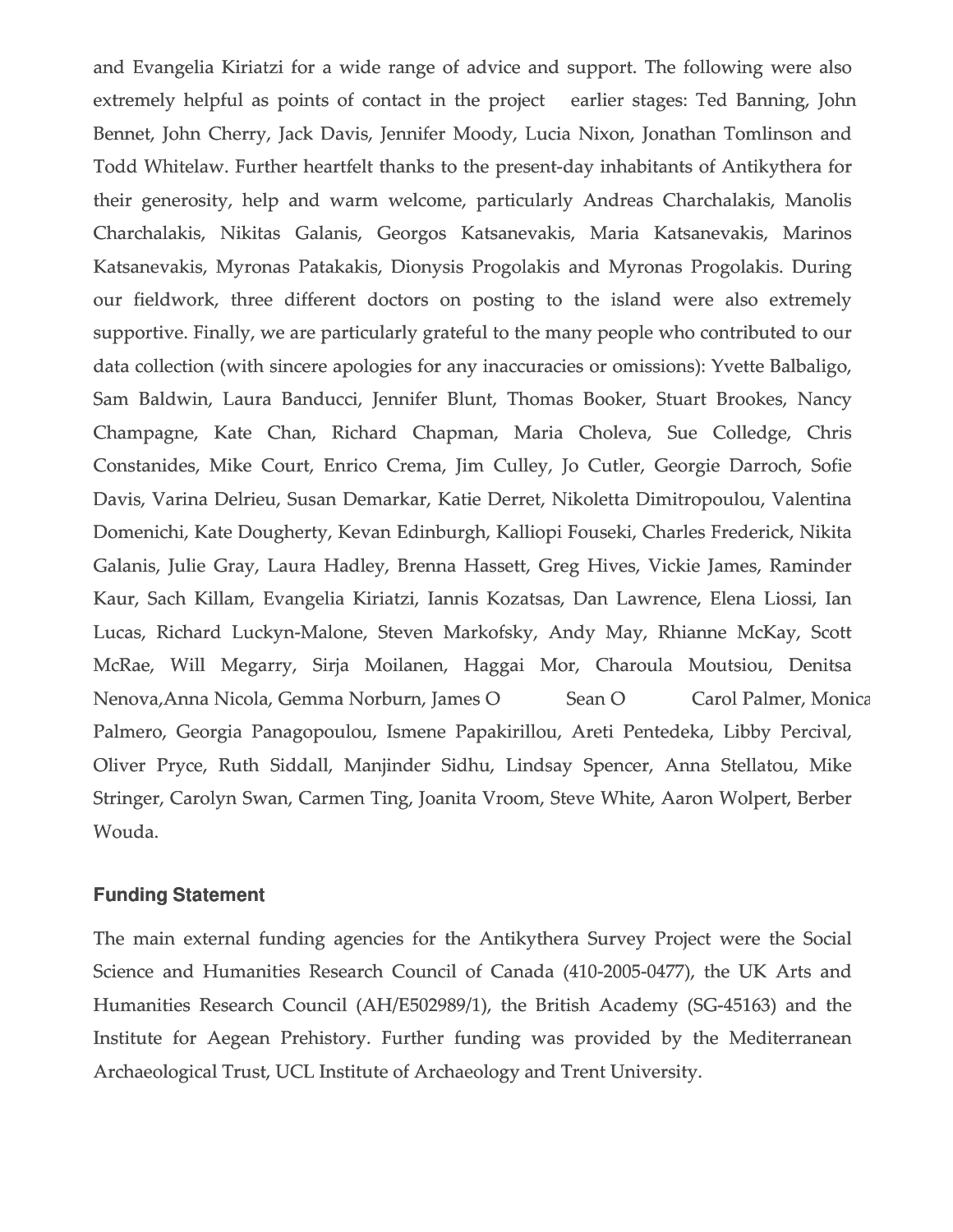#### **References**

1. Bevan, A., Conolly, J., Hennig, C., Johnston, A., Quercia, A., Spencer, L. and J. Vroom. forthcoming. Measuring chronological uncertainty in intensive survey finds. A case study from Antikythera, Greece, Archaeometry.

2. Pentedeka, A., Kiriatzi, E., Spencer, L., Bevan, A. and Conolly, J. 2010. From fabrics to island connections: macroscopic and microscopic approaches to the prehistoric pottery of Antikythera, Annual of the British School at Athens 105: 1-81. DOI:10.1017/S0068245400000368.

3. Bevan, A. and J. Conolly. 2011. Terraced fields and Mediterranean landscape structure: an analytical case study from Antikythera, Greece, Ecological Modelling 222.7: 1303‑1314. DOI:10.1016/j.ecolmodel.2010.12.016.

4. Palmer, C., Colledge, S., Bevan, A. and Conolly, J. 2010. Vegetation recolonisation of abandoned agricultural terraces on Antikythera, Greece. Environmental Archaeology 15.1: 64‑80. DOI:10.1179/146141010X12640787648973.

5. Bevan, A., Conolly, J. and Tsaravopoulos, A. 2008. The fragile communities of Antikythera, Archaeology International 10: 32‑36. DOI:10.5334/ai.1007.

6. Bevan, A. and Conolly, J. (forthcoming), Mediterranean Fragility and Persistence. Antikythera's Island Communities, Cambridge: Cambridge University Press.

7. Quercia, A., Johnston, A., Bevan, A., Conolly, J. and Tsaravopoulos, A. 2011. Roman pottery from an intensive survey of Antikythera, Greece. The Annual of the British School at Athens 106:47‑98. DOI:10.1017/S0068245411000037.

8. Johnston, A., Quercia, A., Tsaravopoulos, A., Bevan, A. and J. Conolly, (forthcoming), Pots, piracy and Aegila. Hellenistic ceramics from an intensive survey of Antikythera, Greece, Annual of the British School at Athens 107.

9. Conolly, J. and Bevan, A. (forthcoming), Lithic technology and the early prehistory of Antikythera (paper under review).

10. Bevan, A. and, Conolly, J. 2009. Modelling spatial heterogeneity and nonstationarity in artifact‑rich landscapes. Journal of Archaeological Science 36.4: 956‑964.